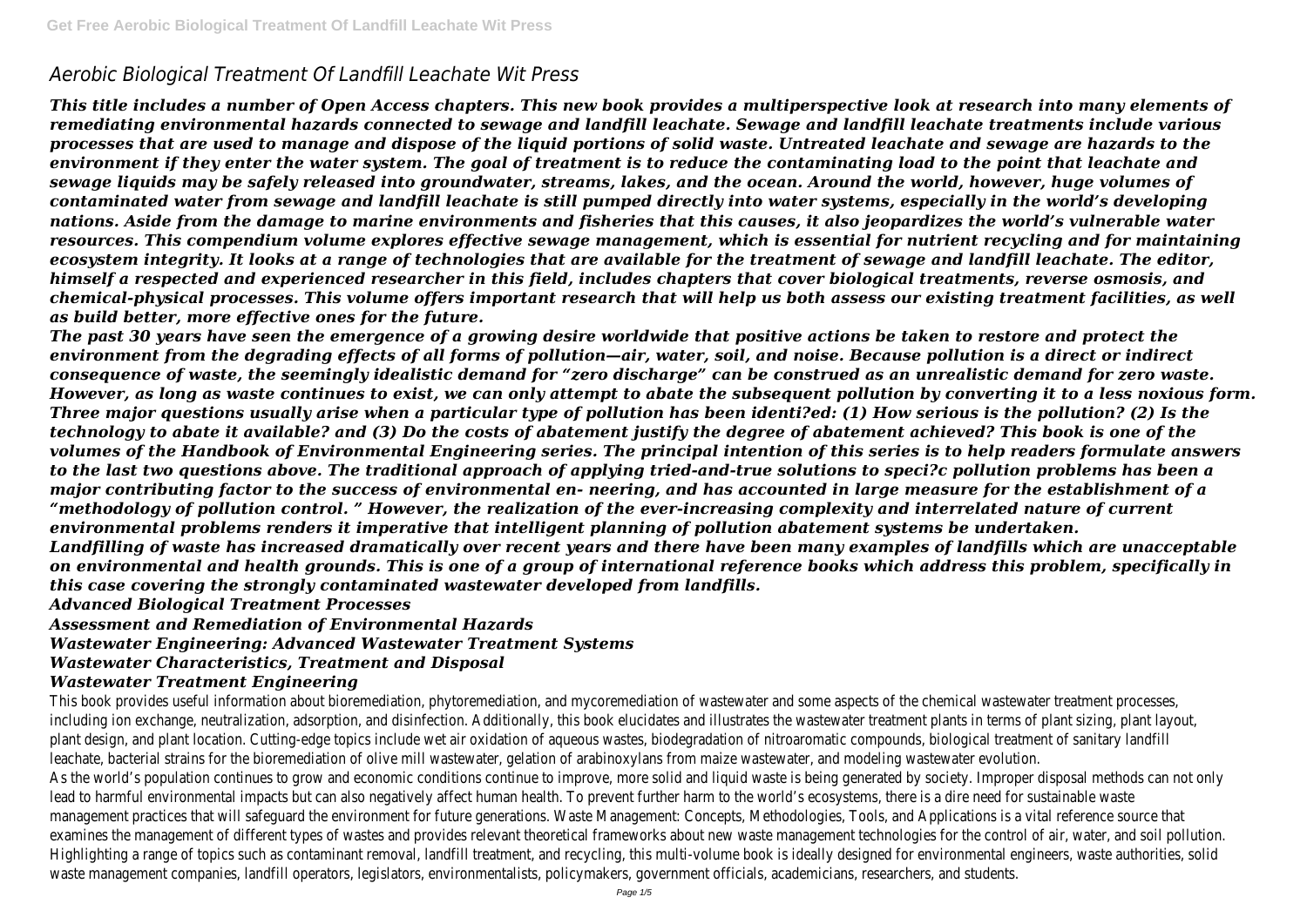Sludge Treatment and Disposal is the sixth volume in the series Biological Wastewater Treatment. The book covers in a clear and informative way the sludge characteristics, production, production, production, production, pr treatment (thickening, dewatering, stabilisation, pathogens removal) and disposal (land application for agricultural purposes, sanitary landfills, landfarming and other methods). Environmental and public health issues are also fully described. About the series: The series is based on a highly acclaimed set of best selling textbooks. This internation comprised by six textbooks giving a state-of-the-art presentation of the science and technology of biological wastewater treatment. Other titles in the series are: Volu Ponds; Volume 2: Basic Principles of Wastewater Treatment; Volume 3: Waste Stabilization Ponds; Volume 4: Anaerobic Reactors; Volume 5: Activated Sludge and Aerobic Reactors

Biological Treatment of Hazardous Waste Landfill Leachate Using an Anaerobic/aerobic Process

Membrane Bioreactors for Wastewater Treatment

Landfilling of Waste

New Advances and Technologies

Biological Treatment of Industrial Wastewater

Municipal solid waste (MSW) disposal is an ever-increasing problem in many parts of the world, especially in developing countries. To date, landfilling is still the preferred option for the disposal and management of MSW due to its low-cost operation. While this solution is advantageous from a cost perspective, it introduces a high level of potential pollutants which can be detrimental to the local environment. Control and Treatment of Landfill Leachate for Sanitary Waste Disposal presents research-based insights and solutions for the proper management and treatment of landfill leachate. Highlighting relevant topics on emerging technologies and treatment innovations for minimizing the environmental hazards of waste disposal, this innovative publication contributes to filling in many of the gaps that exist in the current literature available on leachate treatment. Waste authorities, solid waste management companies, landfill operators, legislators, environmentalists, graduate students, and researchers will find this publication beneficial to their professional and academic interests in the area of waste treatment and management.

FROM THE PREFACE Sanitary landfills are the most widely utilized method of solid waste disposal around the world. With increased use and public awareness of this method of disposal, there is much concern with respect to th pollution potential of the landfill leachate. Depending on the composition and extent of decomposition of the refuse and hydrological factors, the leachate may become highly contaminated. As leachate migrates away from a l may cause serious pollution to the groundwater aquifer as well as adjacent surface waters. There is growing concern about surface and groundwater pollution from leachate. Better understanding and prediction of leachate gen containment, and treatment are needed. This book contains a literature review of various methodologies that have been developed for prediction, generation, characterization, containment, control, and treatment of leachate landfills. The contents of this book are divided into nine chapters. Each chapter contains theory and definition of the important design parameters, literature review, example calculations, and references. Chapter 1 is dev facts of solid waste problems current status and future trends towards waste reduction and recycling. Chapter 2 provides a general overview of municipal solid waste generation, collection, transport, resource recovery and disposal options. The current status of sanitary landfill design and operation, problems associated with the landfilling, and future trends are presented in Chapter 3. Methods of enhanced stabilization, recycling landfill recovery, and above grade landfilling, and closure and post closure care of completed landfills are also discussed in detail. Chapter 4 provides a general overview of Subtitle D regulations and its impact upon sanitary lan *practices. Chapter 5 is devoted entirely to moisture routing and leachate generation mechanisms. Examples of calculation pr*

Constructed wetlands are proving to be the best natural treatment system for landfill leachates. Most of the contaminants in landfill leachates are degraded in treatment wetlands. Potential for long-term sustainability and significant cost savings are attractive features of this eco-technology. Documentation of the experience in this use of constructed wetlands has been limited. Constructed Wetlands for the Treatment of Landfill Leachates is the first compilation of the results of research from North America and Europe. Originally presented at an international symposium, this collection of papers offers the most recent research findings from the leading researchers in this new and innovative natural treatment system. Specific issues addressed in the text include: leachate characteristics, and the potential for treatability by constructed wetlands wetland treatment, processes and transformation use of constructed wetlands in cold climatic conditions assessment of the tolerance of wetland plants to the toxicity of leachates role of plants in the treatments of leachates integrated wetland systems performance of different wetland treatment systems cost comparisons of wetland technology vs. traditional treatment technologies The potential for environmental contamination due to leachates from landfills is increasing, and there is an urgent need to find ways and means to treat leachates in a sustainable way Constructed Wetlands for the Treatment of Landfill Leachates will provide an invaluable source of information on the subject for scientists, engineers, practitioners, policy makers, and regulatory officials. The book covers the subject of membrane bioreactors (MBR) for wastewater treatment, dealing with municipal as well as industrial wastewaters. The book details the 3 types of MBR available and discusses the science behind the technology, their design features, operation, applications, advantages, limitations, performance, current research activities and cost. As the demand for wastewater treatment, recycling and re-use technologies increases, it is envisaged that the membrane separation bioreactor will corner the market. Contents Membrane Fundamentals Biological Fundamentals Biomass Separation Membrane Bioreactors Membrane Aeration and Extractive Bioreactors Commercial Membrane Bioreactor Systems Membrane Bioreactor Applications Case Studies

Industrial Wastewater Treatment by Activated Sludge

The Aerobic Treatment of Landfill Leachate Using Rotating Biological Contactors

Adsorptive Biological Treatment Of Landfill Leachate

Generation, Control and Treatment

Waste Water Treatment Technologies - Volume II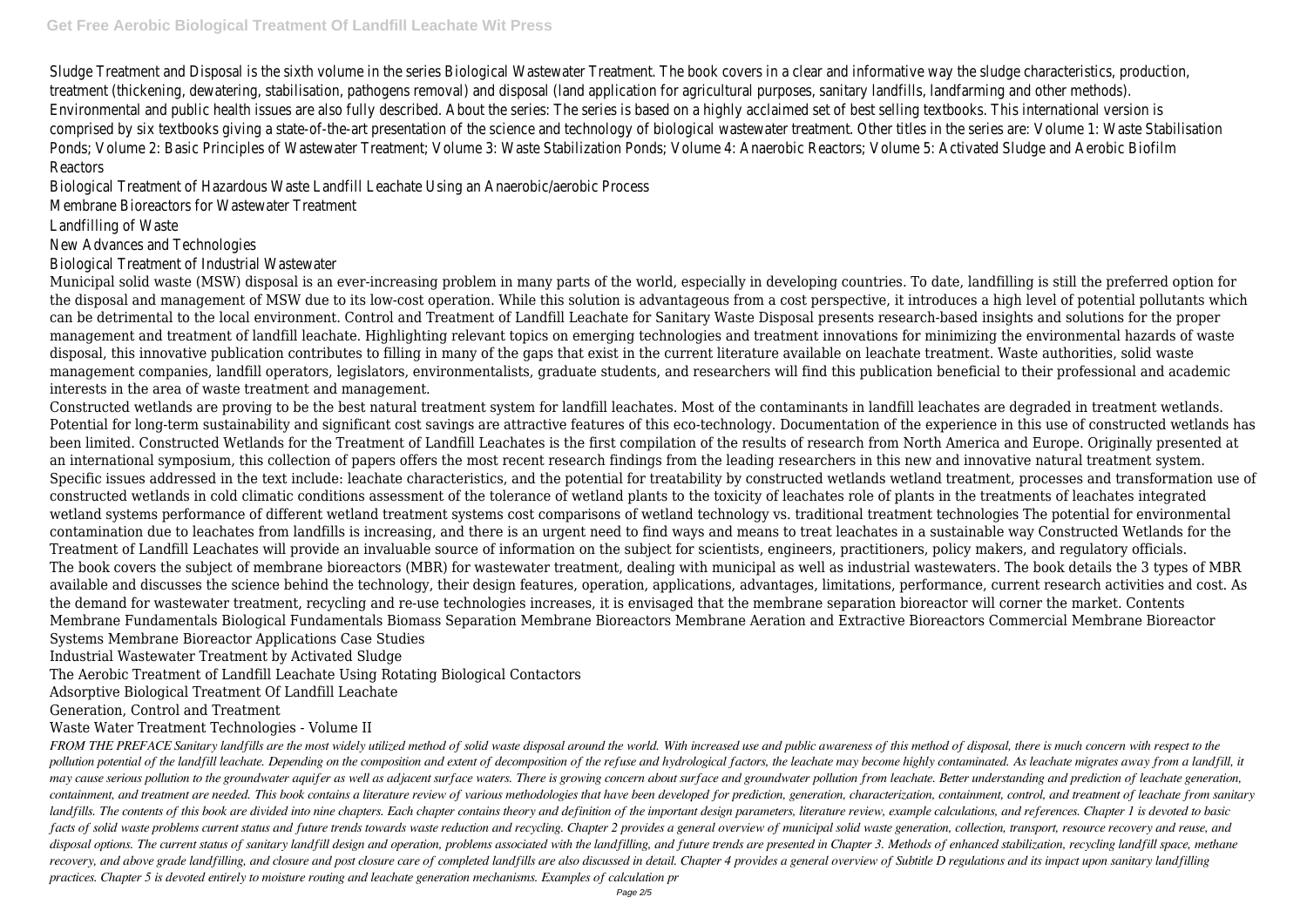Landfill leachate treatment - with particular reference to an aerobic biological treatment systemBiological Treatment of Hazardous Waste Landfill Leachate Using an Anaerobic/aerobic Process Wastewater Treatment Engineering *Books on Demand*

Wastewater Characteristics, Treatment and Disposal is the first volume in the series Biological Wastewater Treatment, presenting an integrated view of water quality and wastewater treatment. The book covers the following t wastewater characteristics (flow and major constituents) impact of wastewater discharges to rivers and lakes overview of wastewater treatment systems complementary items in planning studies. This book, with its clear and p approach, lays the foundations for the topics that are analysed in more detail in the other books of the series. About the series: The series is based on a highly acclaimed set of best selling textbooks. This international by six textbooks giving a state-of-the-art presentation of the science and technology of biological wastewater treatment. Other titles in the series are: Volume 2: Basic Principles of Wastewater Treatment: Volume 3: Waste *Ponds; Volume 4: Anaerobic Reactors; Volume 5: Activated Sludge and Aerobic Biofilm Reactors; Volume 6: Sludge Treatment and Disposal*

*Biological and Chemical Processes*

*Aerobic Granular Sludge*

*Post Treatments of Anaerobically Treated Effluents*

#### *Constructed Wetlands for the Treatment of Landfill Leachates*

*Design Criteria for Aerobic Treatment of Grease Waste by Filamentous Microorganisms in Activated Sludge*

The integrity of groundwater sources is constantly threatened by contaminant plumes generated by accidental gasoline leakages and leachates escaping landfills. These plumes are of concern due to their proven toxicity to living organisms. Aromatic and chlorinated hydrocarbons, volatile fatty acids, phenols, and ammonia have been found in these leachates. In addition, benzene, toluene, and xylenes (BTX) are major components of gasoline. The lack of oxygen in groundwater makes anaerobic bioremediation desired for the treatment of groundwater contaminated with BTX and chlorinated solvents. With the objective of finding microorganisms capable of BTX and cis-dichloroethylene (cis-DCE) degradation under anaerobic conditions for their use in permeable reactive barriers, different inocula were tested in batch experiments. Toluene was rapidly degraded by several inocula in the presence of alternative electron acceptors. Benzene and m-xylene were eliminated by few of the inocula tested after incubation periods ranging from 244 to 716 days. cis-DCE was highly recalcitrant as no degradation was observed over 440 days. Biological processes have been successfully applied for the treatment of landfill leachates as well. In an effort to provide an effective and economical alternative, an anaerobic-aerobic system was evaluated using a synthetic media simulating the organic and ammonia content of real leachates. The removal of the organic content reached 98% in an upflow anaerobic sludge blanket reactor, and resulted in the formation of methane. During the aerobic process, in an innovative down-flow sponge reactor, ammonia was highly transformed to nitrite and nitrate. Complete nitrification was eventually achieved. The capacity of current wastewater treatment plants for removing nanoparticles has been questioned during the last years.

Water and Wastewater Treatment Technologies theme is a component of Encyclopedia of Water Sciences, Engineering and Technology Resources in the global Encyclopedia of Life Support Systems (EOLSS), which is an integrated compendium of twenty one Encyclopedias. The Theme on Water and Wastewater Treatment Technologies deals, in three volumes, and covers several topics, with several issues of great relevance to our world such as: Urban Wastewater Treatment; Characteristics of Effluent Organic Matter in Wastewater; Filtration Technologies in wastewater treatment; Air Stripping in Industrial Wastewater Treatment; Dissolved air flotation in industrial wastewater treatment; Membrane Technology for Organic Removal in Wastewater; Adsorption and Biological Filtration in Wastewater Treatment; Physico-chemical processes for Organic removal from wastewater effluent; Deep Bed Filtration: Modelling Theory And Practice ; Specific options in biological wastewater treatment for reclamation and reuse ; Biological Phosphorus Removal Processes For Wastewater Treatment ; Sequencing Batch Reactors: Principles, Design/Operation And Case Studies ; Wastewater stabilization ponds (WSP)for wastewater treatment; Treatment of industrial wastewater by membrane bioreactors; Stormwater treatment technologies; Sludge Treatment Technologies ; Wastewater Treatment Technology For Tanning Industry; Palm Oil And Palm Waste Potential In Indonesia ; Recirculating Aquaculture Systems – A Review ; Upflow anaerobic sludge blanket (UASB)reactor in wastewater treatment; Applied Technologies In Municipal Solid Waste Landfill Leachate Treatment; Water Mining: Planning and Implementation Issues for a successful project; Assessment methodologies for water reuse scheme and technology; Nanotechnology for Wastewater Treatment. These three volumes are aimed at the following five major target audiences: University and College students Educators, Professional practitioners, Research personnel and Policy analysts, Managers, and Decision makers and NGOs.

Aerobic Granular Sludge has recently received growing attention by researchers and technology developers, worldwide. Laboratory studies and preliminary field tests led to the conclusion that granular activated sludge can be readily established and profitably used in activated sludge plants, provided 'correct' process conditions are chosen. But what makes process conditions 'correct'? And what makes granules different from activated sludge flocs? Answers to these question are offered in Aerobic Granular Sludge. Major topics covered in this book include: Reasons and mechanism of aerobic granule formation Structure of the microbial population of aerobic granules Role, composition and physical properties of EPS Diffuse limitation and microbial activity within granules Physio-chemical characteristics Operation and application of granule reactors Scale-up aspects of granular sludge reactors, and case studies Aerobic Granular Sludge provides up-to-date information about a rapidly emerging new technology of biological treatment.

Biological Treatment of Industrial Wastewater presents a comprehensive overview of the latest advances and trends in the use of bioreactors for treating industrial wastewater.

Strategies of Sustainable Solid Waste Management

Concepts, Methodologies, Tools, and Applications

Volume 9

Aerobic Biotreatability Studies on Sanitary Landfill Leachate

Wastewater Treatment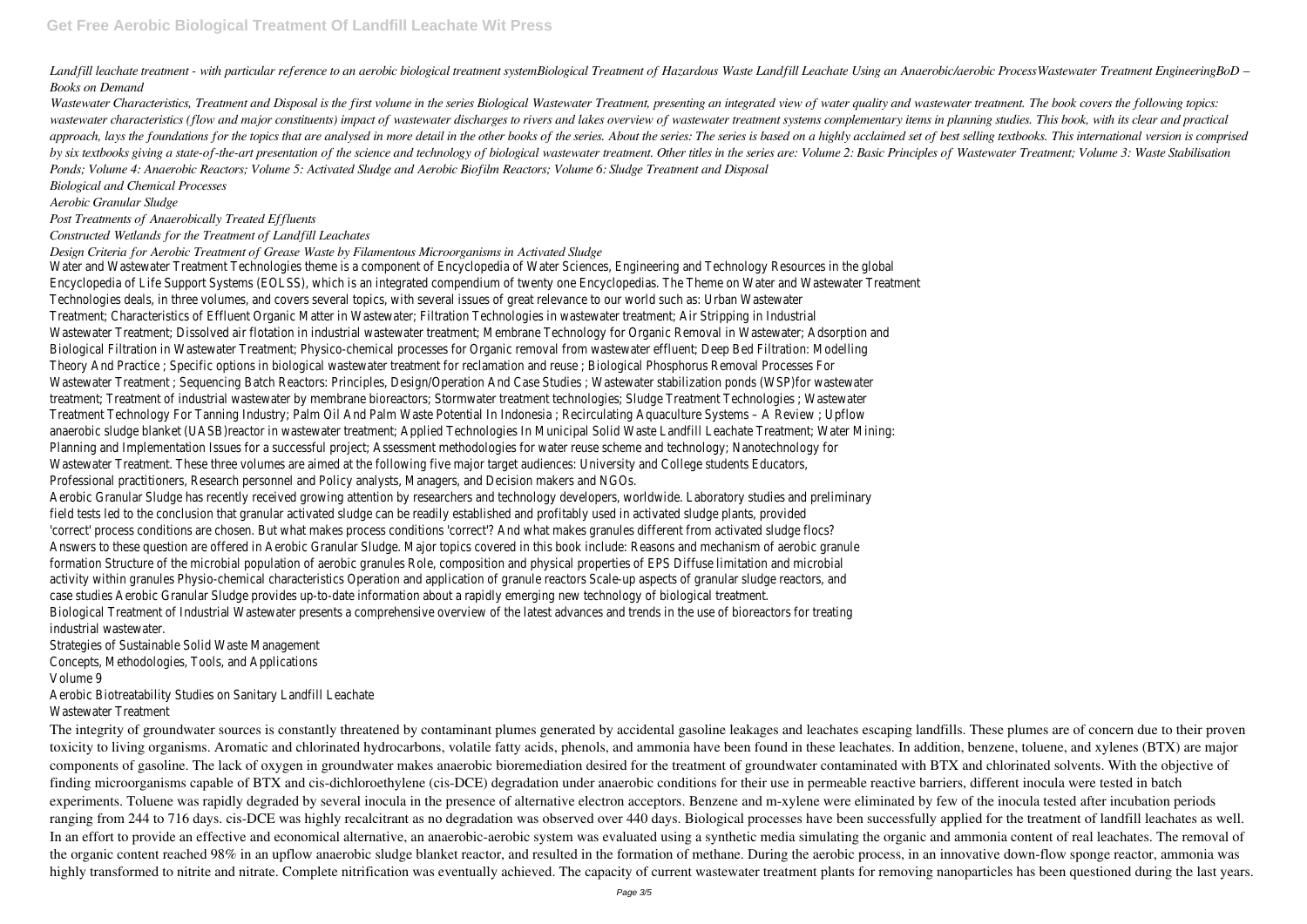Nanoparticles have been incorporated into numerous applications and their presence in wastewater seems to be inevitable. A laboratory-scale secondary treatment system was set-in to study the behavior of cerium and aluminum oxide nanoparticles during wastewater treatment. The nanoparticles were highly removed, suggesting that secondary treatment is suitable for their elimination. The removal of these nanoparticles was influenced by the pH and organic content of the wastewater. Aluminum nanoparticles proved to be toxic; however the performance of the system for eliminating the organic content was recovered over time.

Landfill Technology covers the selection, design, operation, and final reinstatement of landfill sites. This book is composed of seven chapters that also discuss the theory and practice of landfill technology. After briefly dealing with the composition of municipal and industrial wastes, this book goes on examining the hydrological aspect and site selection planning of a landfill site, including the economic and environmental impact assessments. These topics are followed by a chapter focusing on the several components of site preparation works, such as plant and machinery, methods of landfill operation, and waste disposal. Another chapter describes the involved microbiological processes, biodegradation, gas migration, and leachate production in landfill. Other chapters are devoted to the control and treatment of leachate pollution. These treatment options include aerobic and anaerobic, biological nitrification, ammonia desorption, and leachate recycling. The concluding chapter considers a wide range of afteruse and engineering problems occurring in landfill rehabilitation.

Landfilling, one of the prevailing worldwide waste management strategies, is presented together with its benefits and environmental risks. Aside from biogas, another non-avoidable product of landfilling is landfill leachate, which usually contains a variety of potentially hazardous inorganic and organic compounds. It can be treated by different physico-chemical and biological methods and their combinations. The composition and characteristics of landfill leachate are presented from the aspect of biotreatability. The treatment with activated sludge, mainly consisting of bacterial cultures under aerobic and anaerobic conditions in various reactor systems, is explained, including an extensive literature review. The potential of fungi and their extracellular enzymes for treatment of municipal landfill leachates is also presented, with a detailed review of the landfill leachate treatment studies. The future perspectives of biological treatment are also discussed.

Treatment of Landfill Leachate Using Rotatory Biological Contractor

Solid Waste Landfilling

Landfill leachate treatment - with particular reference to an aerobic biological treatment system

Formation, Characteristics, Treatment and Disposal of Leachate from Municipal Solid Waste Landfills

Sludge Reduction Technologies in Wastewater Treatment Plants

*new sets of advanced standards for wastewater treatment --*

Early biological treatment studies with the raw leachate did not yield high COD and nitrogen removals. In order to improve biological treatability, the landfill leachate was subjected to pretreatment by chemical coagulatio flocculation followed by air stripping of ammonia. The pretreated leachate was subjected to aerobic biological treatment in an aeration tank by fed-batch operation. In order to improve the extent of COD and ammonium nitrogen removals, pretreated leachate was subjected to adsorbent supplemented biological treatment in an aeration tank operated in fed-batch mode by using powdered zeolite (PZ) and powdered activated carbon (PAC) as adsorbents. Chemical oxidation was used to further reduce COD content of landfill leachate after PAC added biological treatment. Three oxidizing agents (H2O2, Fenton's reagent, NaOCl) were used in different concentrations for chemical oxidation.

The focus of this investigation was the determination of design and operational criteria for the aerobic biological treatment of grease waste. The aerobic biological treatment is intended promote filamentous organisms, whi capable of degrading oil and grease. Significant amounts of grease waste are generated by different industries. These wastes are recovered in grease traps, oil/water separators and flotation systems. Current practice consi

*The anaerobic process is considered to be a sustainable technology for organic waste treatment mainly due to its lower energy consumption and production of residual solids coupled with the prospect of energy recovery from the biogas generated. However, the anaerobic process cannot be seen as providing the 'complete' solution as its treated effluents* would typically not meet the desired discharge limits in terms of residual carbon, nutrients and pathogens. This has given impetus to subsequent post treatment in order to meet the *environmental legislations and protect the receiving water bodies and environment. This book discusses anaerobic treatment from the perspective of organic wastes and wastewaters (municipal and industrial) followed by various post-treatment options for anaerobic effluent polishing and resource recovery. Coverage will also be from the perspective of future trends and thoughts on anaerobic technologies being able to support meeting the increasingly stringent disposal standards. The resource recovery angle is particularly interesting as this can arguably help achieve the circular economy. It is intended the information can be used to identify appropriate solutions for anaerobic effluent treatment and possible alternative approaches to the commonly applied post-treatment techniques. The succeeding discussion is intended to lead on to identification of opportunities for further research and development. This book can be used as a standard reference book and textbook in universities for Master and Doctoral students. The academic community relevant to the subject, namely faculty, researchers, scientists, and practicing engineers, will find the book both informative and as a useful source of successful case studies. The world is currently experiencing increased environmental contamination with solid waste, which is one of the greatest environmental threats today. Although solid waste is harmful, proper management and profitable recycling can make it beneficial to the environment. In this regard, estimation of the true quantities of solid wastes generated annually in developed and developing countries is important for evaluating suitable strategies for economic and sustainable procedures of waste management. This book presents an interesting review of the economics of solid waste management in various developing and developed countries. It examines several economic applications of solid waste, such as innovative methods to generate bioelectricity from organic waste using microbial fuel cells and using solid waste as an alternative fuel in cement kilns. Landfill aeration*

### *Leachate*

*Sludge Treatment and Disposal*

*Sanitary Landfill Leachate*

*Innovative and Integrated Technologies for the Treatment of Industrial Wastewater*